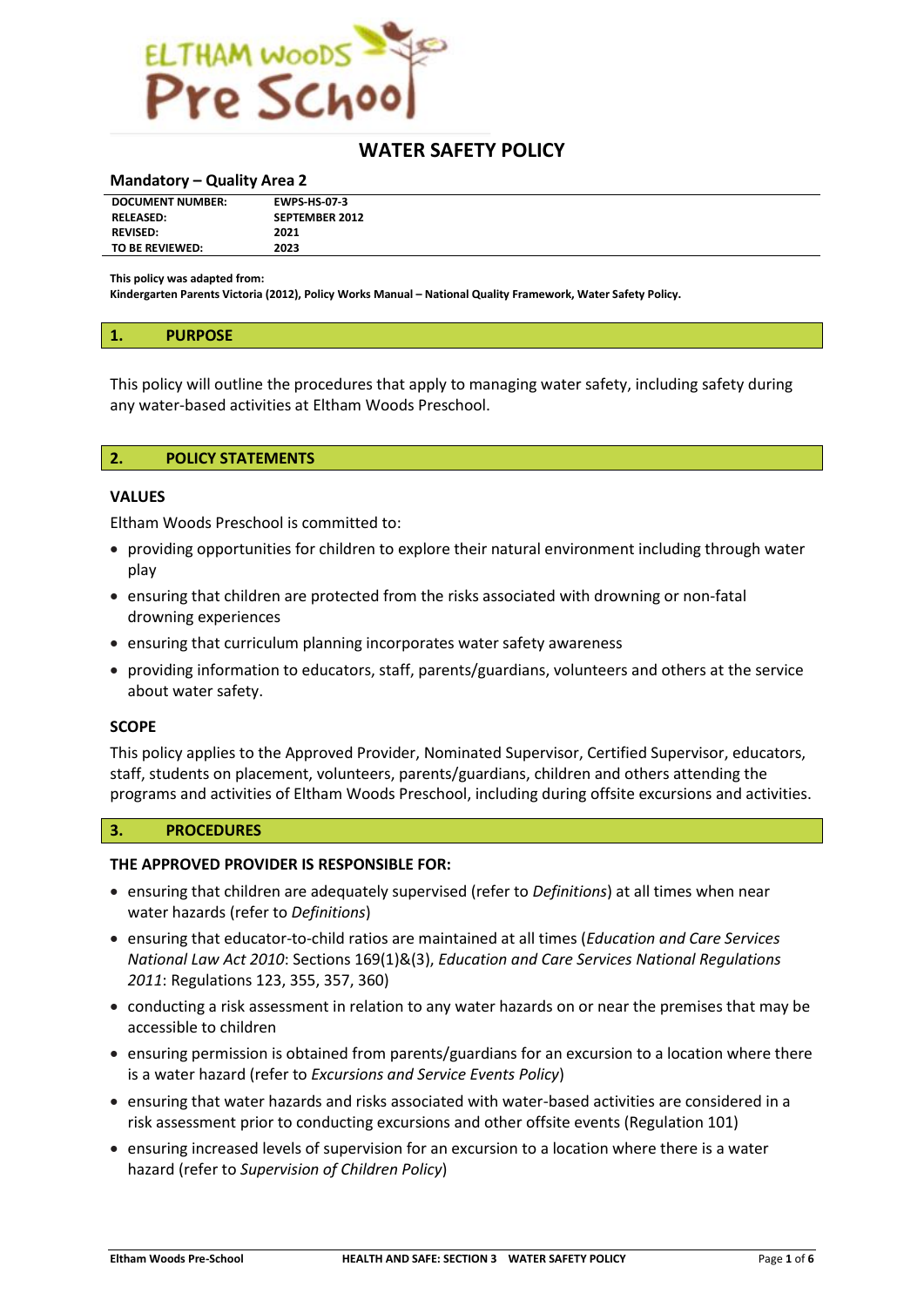- conducting a regular safety check of the service premises (refer to *Occupational Health and Safety Policy*)
- ensuring any water hazards that are not able to be adequately supervised at all times are isolated from children by a child-resistant barrier or fence (particularly large bodies of water including swimming pools, rivers, ponds etc.)
- ensuring that an educator with a current approved first aid qualification (refer to *Definitions*) is in attendance and immediately available at all times children are being educated and cared for by the service (Regulation 136)
- ensuring that details of current approved first aid qualifications (refer to *Definitions*) are filed with each staff member's record
- reporting serious incidents (refer to *Definitions*) to DEECD
- reporting notifiable incidents (refer to *Definitions*) to WorkSafe Victoria
- ensuring that water safety awareness is embedded in the curriculum
- providing current information to parents about water safety.

## **THE NOMINATED SUPERVISOR IS RESPONSIBLE FOR:**

- assisting the Approved Provider to implement the *Water Safety Policy*
- ensuring parents/guardians are informed of the *Water Safety Policy* on enrolment
- ensuring permission is obtained from parents/guardians for an excursion to a location where there is a water hazard (refer to *Excursions and Service Events Policy*)
- ensuring that children are adequately supervised (refer to *Definitions*) and protected from hazards and harm at all times
- ensuring that water hazards and risks associated with water-based activities are considered in a risk assessment prior to conducting excursions and other offsite events (Regulations 100, 101)
- ensuring permission is obtained from parents/guardians for an excursion to a location where there is a water hazard (refer to *Excursions and Service Events Policy*)
- ensuring increased levels of supervision for an excursion to a location where there is a water hazard (refer to *Supervision of Children Policy*)
- ensuring that an educator with a current approved first aid qualification (refer to *Definitions*) is in attendance and immediately available at all times children are being educated and cared for by the service
- ensuring that all educators' current approved first aid qualifications meet the requirements of the National Regulations and are approved by ACECQA (refer to *Administration of First Aid Policy*)
- informing the Approved Provider immediately if any serious or notifiable incidents (refer to *Definitions*) occur at the service.

## **CERTIFIED SUPERVISORS AND OTHER EDUCATORS ARE RESPONSIBLE FOR:**

- providing adequate supervision (refer to *Definitions*) at all times
- undertaking a risk assessment prior to an excursion to a location where there is a significant water hazard (refer to *Excursions and Service Events Policy*)
- adjusting supervision strategies to suit the activities being undertaken (refer to *Supervision of Children Policy*)
- obtaining parental permission for an excursion to a location where there is a water hazard (refer to *Excursions and Service Events Policy*)
- maintaining a current approved first aid qualification (refer to *Definitions*)
- ensuring gates and other barriers restricting access to water hazards are closed at all times and that fences are kept clear at all times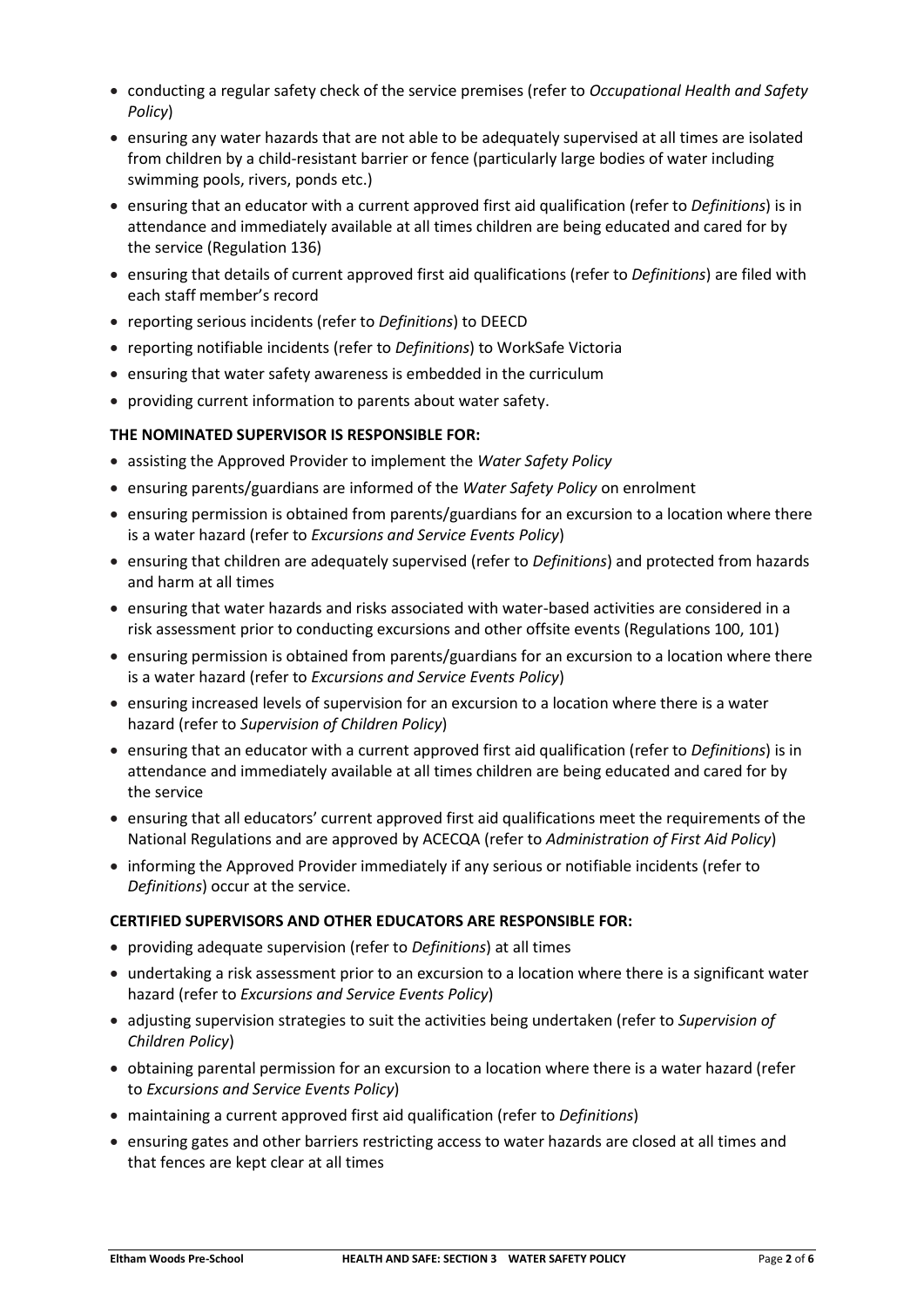- ensuring wading/paddling pools, water play containers and portable water courses are emptied immediately after each use and stored in a manner that prevents the collection of water when not in use
- providing water safety education as a part of the service's program
- informing the Approved Provider immediately if any serious or notifiable incidents (refer to *Definitions*) occur at the service.

## **PARENTS/GUARDIANS ARE RESPONSIBLE FOR:**

- supervising children in their care, including siblings, while attending or assisting at the service
- ensuring that doors, gates and barriers, including playground gates, are closed after entry or exit to prevent access to water hazards
- informing themselves about water safety
- ensuring their children understand the risks associated with water
- recognising when resuscitation is required and obtaining assistance
- considering undertaking approved first aid qualifications, as resuscitation skills save lives.

## **VOLUNTEERS AND STUDENTS, while at the service, are responsible for following this policy and its procedures.**

## **4. BACKGROUND AND LEGISLATION**

## **Background**

The supervision and safety of children with and around water is of paramount importance.

Learning spaces and environments should offer an array of possibilities and connect children with natural materials. Water is one experience that offers children sensory-rich, open-ended experiences that engage children's curiosity and imagination. Children may encounter these resources in the service environment and/or when on excursions. These experiences, especially those conducted with and near water, will be carefully supervised ensuring the safety of children and adults.

Water safety relates to access to water in the building, the playground or on excursions, and also to the availability of drinking water for children.

It is imperative that educators remain vigilant in their supervision of children in and around water, and are alert to potential risks in everyday practice in the learning environment.

Drowning is a leading cause of death for children in Victoria, with infants and toddlers the group most at risk. Non-fatal drowning incidents can result in permanent brain damage and disability. Knowledge of potential hazards associated with water will assist educators to provide a safe, stimulating environment for preschool children.

Drowning hazards include large bodies of water such as swimming pools, rivers, creeks, dams and ponds. Smaller bodies of water, including nappy buckets, water containers, pet water bowls and poor drainage which allows water to collect can also present drowning hazards for young children. Children can drown in as little as a few centimetres of water.

Keep Watch is a public education program of Royal Life Saving Society – Australia, aimed at preventing the drowning deaths of children under 5 years of age in all aquatic locations. The program has four key actions:

- **supervise** children constantly around water
- **restrict access** to water hazards by using child-proof barriers and fences
- provide **water awareness** training to children
- **resuscitation** saves lives ensure that staff have completed current first aid training.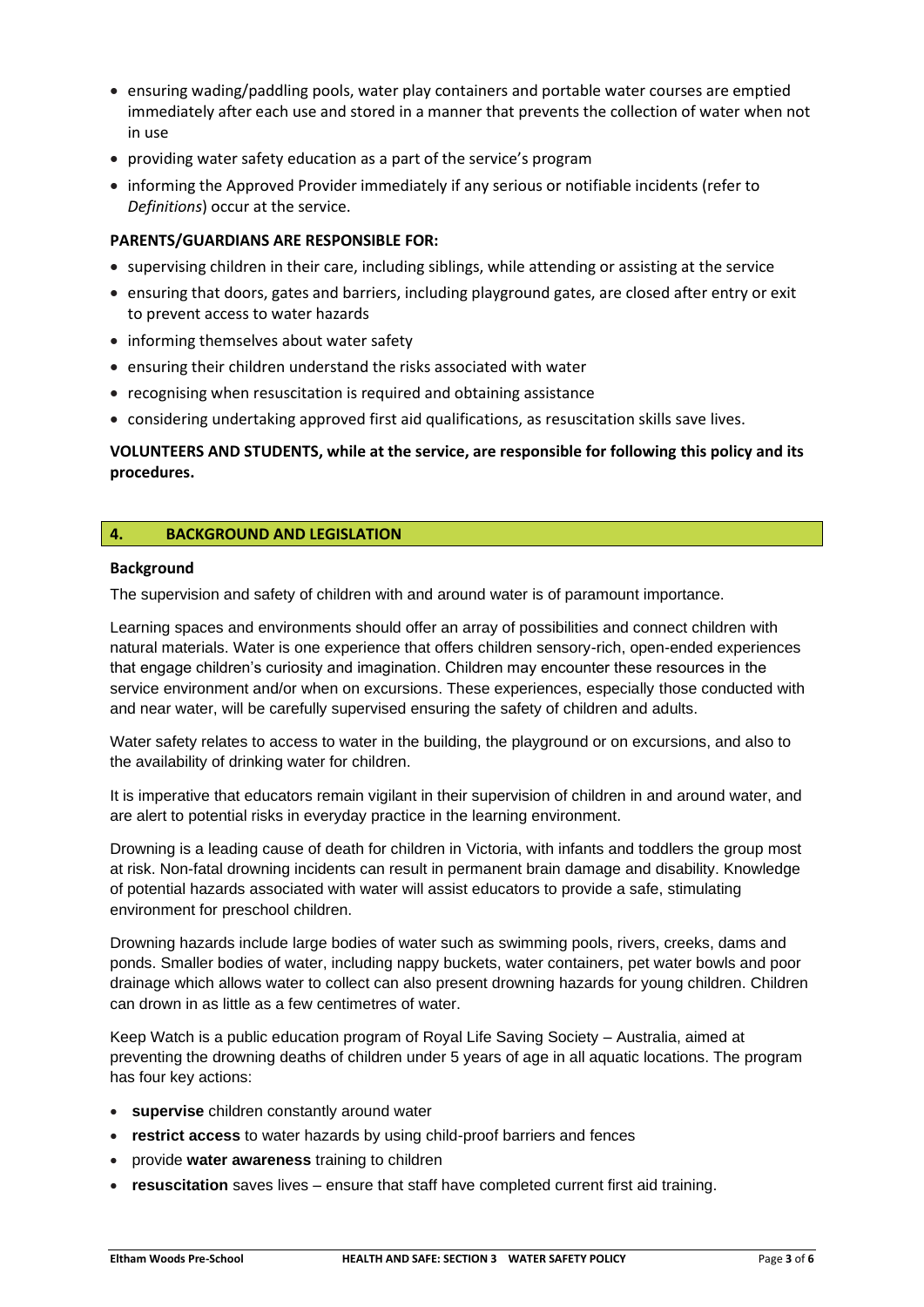## **Legislation and standards**

Relevant legislation and standards include but are not limited to:

- *Child Wellbeing and Safety Act 2005* (Vic) (Part 2: Principles for Children)
- *Education and Care Services National Law Act 2010*: Section 167
- *Education and Care Services National Regulations 2011*: Regulations 101(2), 168(2)(a)(iii)
- *National Quality Standard*, Quality Area 2: Children's Health and Safety
	- − Standard 2.3: Each child is protected
		- Element 2.3.2: Every reasonable precaution is taken to protect children from harm and any hazard likely to cause injury

The most current amendments to listed legislation can be found at:

- Victorian Legislation Victorian Law Today:<http://www.legislation.vic.gov.au/>
- Commonwealth Legislation ComLaw:<http://www.comlaw.gov.au/>

## **5. DEFINITIONS**

The terms defined in this section relate specifically to this policy. For commonly used terms e.g. Approved Provider, Nominated Supervisor, Regulatory Authority etc. refer to the *General Definitions* section of this manual.

**Adequate supervision:** (In relation to this policy) **supervision** entails all children (individuals and groups) in all areas of the service, being in sight and/or hearing of an educator at all times including during toileting, sleep, rest and transition routines. Services are required to comply with the legislative requirements for educator-to-child ratios at all times. Supervision contributes to protecting children from hazards that may emerge in play, including hazards created by the equipment used.

Adequate Supervision refers to constant, active and diligent supervision of every child at the service. Adequate supervision requires that educators are always in a position to observe each child, respond to individual needs, and immediately intervene if necessary. Variables affecting supervision levels include:

- number, age and abilities of children
- number and positioning of educators
- current activity of each child
- areas in which the children are engaged in an activity (visibility and accessibility)
- developmental profile of each child and of the group of children
- experience, knowledge and skill of each educator
- need for educators to move between areas (effective communication strategies).

**Approved first aid qualification:** A list of approved first aid qualifications, anaphylaxis management and emergency asthma management training is published on the ACECQA website: www.acecqa.gov.au

**Hazard:** A source or situation with a potential for harm in terms of human injury or ill health, damage to property, damage to the environment or a combination of these.

**Notifiable incident:** An incident involving workplace health and safety that is required by law to be reported to WorkSafe Victoria. Notification is required for incidents that result in death or serious injury/illness, or dangerous occurrences. For a complete list of incidents that must be reported to WorkSafe Victoria, refer to the *Guide to Incident Notification* on the WorkSafe Victoria website: www.worksafe.vic.gov.au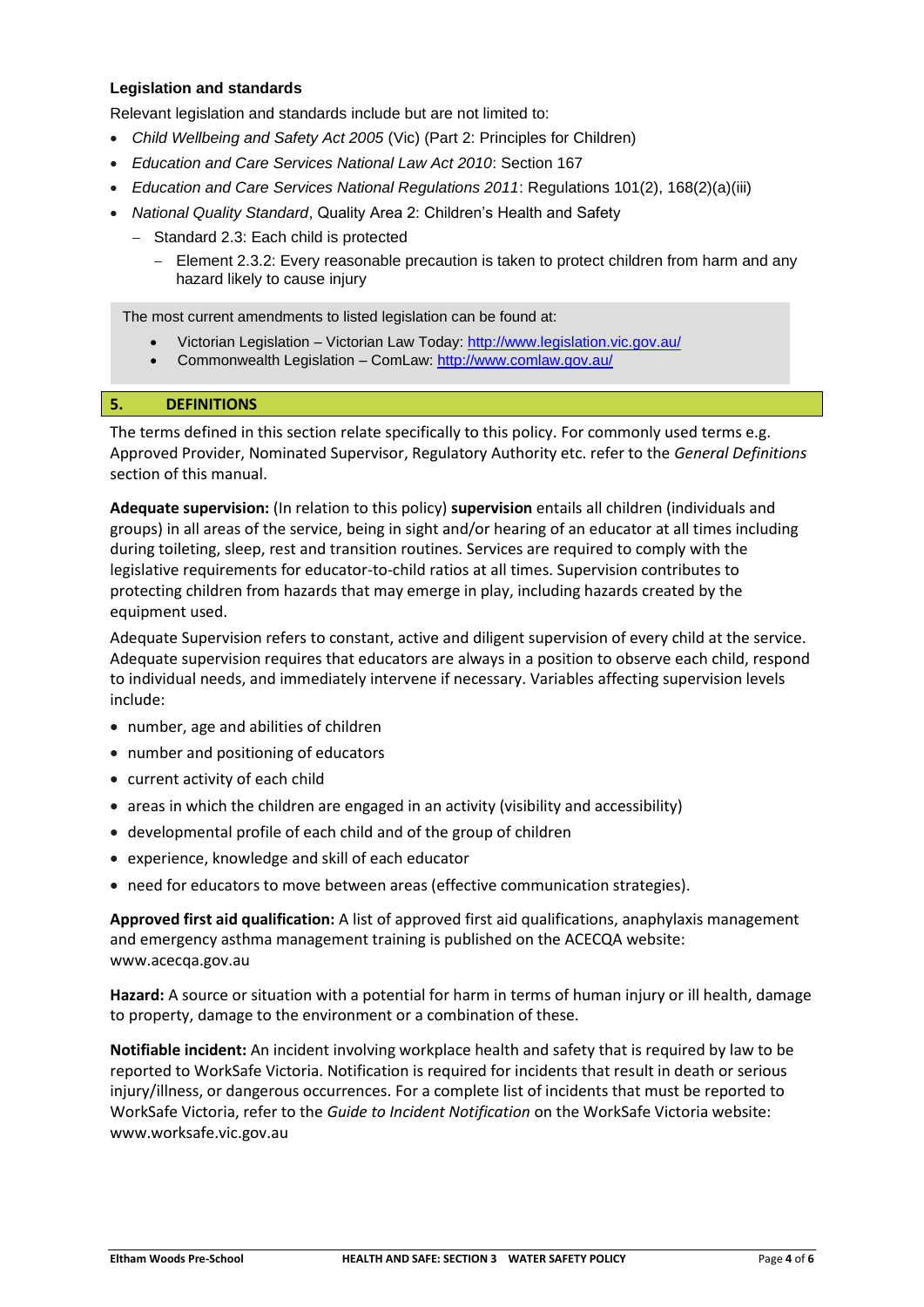**Serious incident:** An incident resulting in the death of a child, or an injury, trauma or illness for which the attention of a registered medical practitioner, emergency services or hospital is sought or should have been sought. This also includes an incident in which a child appears to be missing, cannot be accounted for, is removed from the service in contravention of the regulations or is mistakenly locked in/out of the service premises (Regulation 12). A serious incident should be documented in an *Incident, Injury, Trauma and Illness Record* (sample form available on the ACECQA website) as soon as possible and within 24 hours of the incident. The Regulatory Authority (DEECD) must be notified within 24 hours of a serious incident occurring at the service (Regulation 176(2)(a)). Records are required to be retained for the periods specified in Regulation 183.

**Water hazard:** (in relation to this policy) can lead to drowning or non-fatal drowning incidences. Drowning hazards include large bodies of water such as swimming pools, rivers, creeks, dams and ponds. Smaller bodies of water, including nappy buckets, water containers, pet water bowls and poor drainage which allows water to collect can also present drowning hazards for young children.

## **6. SOURCES AND RELATED POLICIES**

## **Sources**

- Royal Life Saving Society Australia[: www.royallifesaving.com.au](http://www.royallifesaving.com.au/)
- Water Safety Victoria Water Safety Guide: *Play it Safe by the Water* [www.watersafety.vic.gov.au](http://www.watersafety.vic.gov.au/)
- Kidsafe Water Safety Fact Sheet: [www.kidsafevic.com.au](http://www.kidsafevic.com.au/)

## **Service policies**

- *Administration of First Aid Policy*
- *Emergency and Evacuation Policy*
- *Excursions and Service Events Policy*
- *Nutrition and Active Play Policy*
- *Incident, Injury, Trauma and Illness Policy*
- *Occupational Health and Safety Policy*
- *Supervision of Children Policy*

## **7. EVALUATION**

In order to assess whether the values and purposes of the policy have been achieved, the Approved Provider will:

- regularly seek feedback from educators, staff, parents/guardians, children, management and all affected by the policy regarding its effectiveness
- monitor the implementation, compliance, complaints and incidents in relation to this policy
- keep the policy up to date with current legislation, research, policy and best practice
- revise the policy and procedures as part of the service's policy review cycle, or as required
- notify parents/guardians at least 14 days before making any change to this policy or its procedures.

#### **8. ATTACHMENTS**

Nil

#### **9. AUTHORISATION**

This policy was adopted by the Approved Provider of Eltham Woods Preschool in 2021.